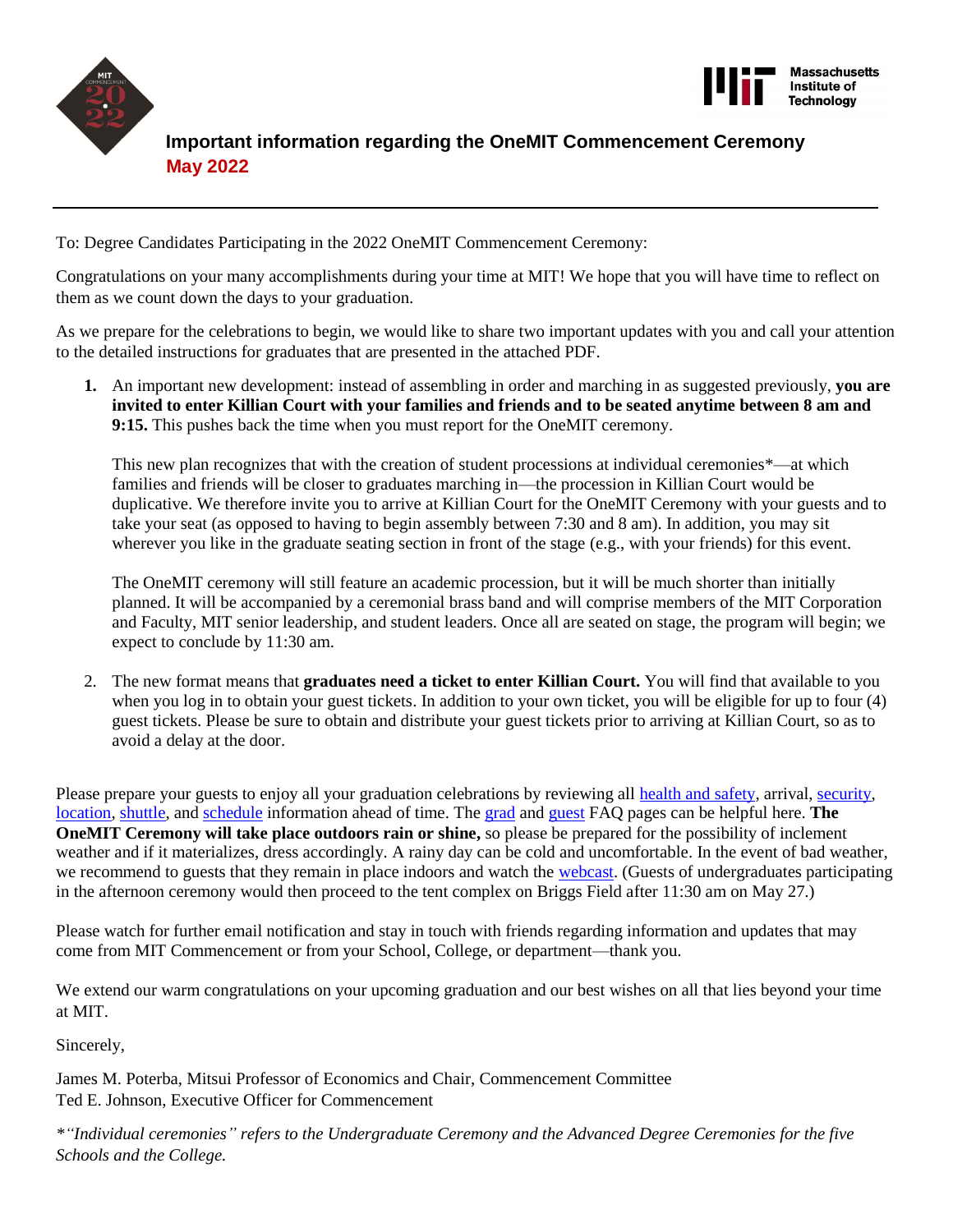

**OneMIT Commencement Ceremony**

**Friday, May 27, 2022 | 10 am | Killian Court Instructions for graduates**



# **Before May 27**

- Pick up your regalia
- **■** Obtain your personal and guest tickets  $\rightarrow$ NEW: graduates will need tickets to enter Killian Court; see below Review arrival information for grads and guests
- Review arrival information for grads and guests
- Talk with your guests about getting to MIT, security, your plan for the day, and staying in touch with updates

# **Regalia**

Academic regalia is required for participating graduates who sit in the OneMIT Ceremony graduate seating area. If you ordered regalia via the MIT Coop, you may pick it up **starting May 18 in Lobdell Dining Hall** in the Stratton Student Center [\(W20\)](http://whereis.mit.edu/?go=W20). NOTE: this is a change of location. If a representative is picking up your pre-reserved regalia, please provide them with your MIT ID and make sure they know to go to W20. For returns of rented Doctoral regalia, see [online info.](https://commencement.mit.edu/graduates/regalia)

#### **Regalia pick-up schedule:**

- May 18: 12 pm 5 pm
- May  $23-25:9$  am $-5$  pm
- May 27: 7 am 5 pm
- May  $19-21: 9$  am $-5$  pm
- May 26: 7 am 5 pm

# **Tickets**

Participating graduates may now LOG IN to th[e adMIT One system](https://mit.universitytickets.com/) to obtain OneMIT Ceremony tickets for themselves and their guests. →**Graduates NEED a ticket to enter Killian Court**. This is a change of procedure—please be sure to obtain your own ticket, along with those for your guests, so there is no delay when you arrive.

- You will be eligible to receive up to four (4) electronic guest tickets: remember to forward them to your guests. If you lose the email, you may always return to the system to obtain the same tickets again.
- Tickets will be scanned on arrival. Attendees may present the electronic ticket or a printed PDF.
- Tickets are transferable: if you have an extra ticket, you may share it with a friend.
- Tickets are required for attendees three (3) years of age and older. Babies and children ages two (2) years and younger do not need tickets.
- **.** If you do not see tickets available in the system, you might not have filled out the [regalia form](https://mit.universitytickets.com/w/event2.aspx?id=1465&r=9f530acfce384df9817838d881a1df02) to indicate your plan.
- If you are on the degree list and participating, you will get your tickets. Do not worry about tickets "selling out."
- For assistance with ticket issues, please contact [tickets@mit.edu.](mailto:tickets@mit.edu)

#### *→ Tickets for MIT Commencement ceremonies may not be bought or sold under any circumstances.*

# **Arrival for OneMIT on Friday, May 27**

- Killian Court doors open for graduates and guests at 8 am.
- Please approach Killian Court from Memorial Drive: the doors from the Main Group will be locked. You may arrive with or without your guests.
- Graduates and guests will present electronic tickets and pass through **metal detectors**. Please be sure to share this information with your guests ahead of time so everyone knows what to expect.
- You do not need to check in or give your name on arrival: you need only have your ticket scanned and take your seat.
- **•** Graduates will be seated in the sections in front of the stage. Please take your seat by 9:15 am.
- Graduate seating is unassigned: you may sit with friends!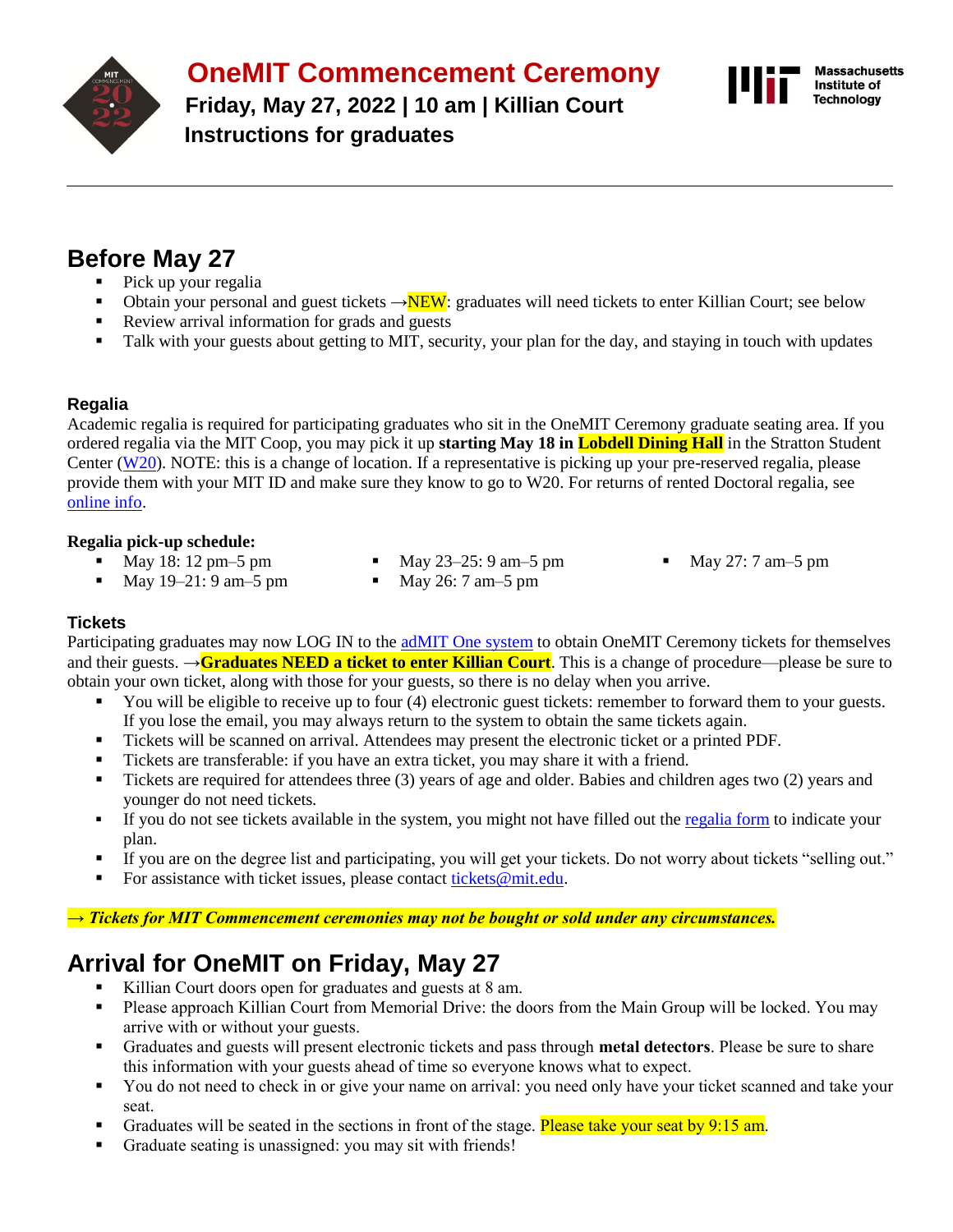# **What to bring**

At the OneMIT Ceremony, graduates need **only an electronic ticket, MIT ID, and regalia**. A bottle of water will be under your chair in Killian Court.

# **What NOT to bring**

The following items are not permitted in Killian Court: glass containers of any type, backpacks, selfie sticks, umbrellas, balloons, and drones of any size. Review [full security information](https://commencement.mit.edu/guests/security)

# **After the ceremony**

At the conclusion of the OneMIT Ceremony, all graduates and guests are invited to adjourn for cold beverages and boxed lunches. [Shuttles](https://commencement.mit.edu/guests/parking-shuttles-road-closures) will be stopping at Killian Court and the lunch pick-up locations.

- ➢ **Undergraduates** and guests proceed to [Briggs Field.](https://whereis.mit.edu/?go=G15) Doors to the complex (including the Undergraduate Ceremony venue) will open at 11:30 am—please escort your guests down Memorial Drive to enter Briggs Field via Amherst Alley. Undergraduate assembly will begin at 12:45 pm.
- ➢ **Advanced degree recipients** and guests proceed to the [Johnson Athletics Center,](http://whereis.mit.edu/?go=W34) with seating available in the tent on [Kresge Oval.](http://whereis.mit.edu/?go=G8)

# **Special notes**

- The OneMIT Ceremony will take place outdoors rain or shine, so graduates and guests should dress for the weather. A rainy day can be cold and uncomfortable: in the event of inclement weather, we recommend that guests remain in place indoors and watch the [webcast.](https://commencement.mit.edu/webcasts)
- If it is raining on the morning of the OneMIT Ceremony, we recommend **keeping your regalia wrapped and dry until you arrive at Killian Court.** Ponchos will be available at the entrance tent: you should wear one under your regalia. This is easier to accomplish if your regalia is clean and dry to start.
- Please direct your attention to the stage—and not to your phone—during the ceremony.
- Bachelor of Science degree recipients wear the tassel on the right side, and upon receipt of the degree, move the tassel to the left side. (You will do this at the afternoon ceremony.)
- Advanced degree recipients wear the tassel on the left side.
- Take time to discuss plans and expectations for the day with your families ahead of time. You may want to review the [campus map](http://whereis.mit.edu/) with them, pointing out event location(s). Review arrival information for guests to ensure that they know what [security measures and restrictions](http://commencement.mit.edu/guests/security) to expect.

# **Photos**

Photo ordering information for the Class of 2022 will be mailed following the **individual recognition ceremonies** from GradImages. Most\* degree candidates will receive an email and a hard copy packet will be sent to the mailing address on file. You may pre-order graduation pictures to take advantage of a promo code for 20% off until the day before your *individual* ceremony: visit [GradImages online](https://www.gradimages.com/) to pre-order. If have any questions or concerns regarding photos, please contact GradImages Customer Service at (800) 261-2576, [online](https://www.gradimages.com/), or email [ecc.giservice@gradimages.net](mailto:ecc.giservice@gradimages.net).

*\*Advanced degree candidates in MIT Sloan: please consult your program managers for details on ordering photos from your ceremonies.*

# **In-person diploma distribution schedule**

- Undergraduates will receive their diplomas at the undergraduate ceremony on Friday, May 27.
- Advanced degree recipients may pick up their diplomas in the [Stata Center](http://whereis.mit.edu/?go=32) during the following times:
	- o Thursday, May 26: 10 am to 5 pm in Rooms 32-124 and 32-144
	- o Friday, May 27: 10 am to 5 pm in Rooms 32-124 and 32-144

# **Digital diplomas**

All graduating students are eligible to receive a digital version of their diploma at no cost. Download the Blockcerts Wallet app on your mobile device and add MIT as an issuer to ensure that you will receive your digital diploma as soon as it is available. [Learn more](https://registrar.mit.edu/transcripts-records/diplomas/digital-diplomas)